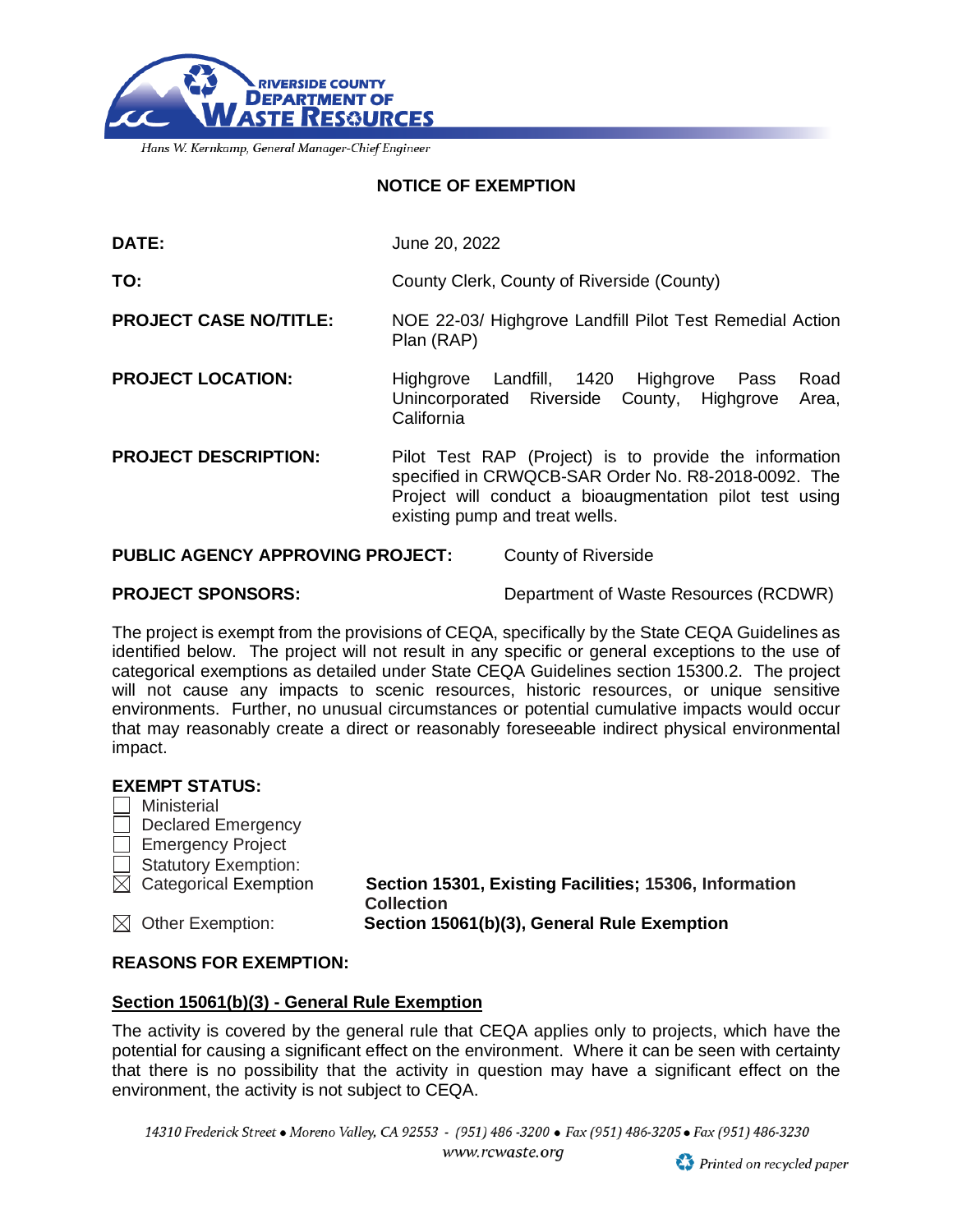NOE 22-03 Highgrove Landfill Pilot Test Remedial Action Plan June 20, 2022 Page 3

# **This project is exempt under Section 15061(b)(3) because:**

The Project proposes to utilize the existing infrastructure of the RCDWR's groundwater pump and treat system (PNT) to conduct a bioaugmentation pilot test using existing pump and treat wells. The Project involves no expansion of approved uses and would not have a direct, indirect, or cumulatively significant effect on the environment. The Project would not have an effect on environmental resources, as such the Project meets the scope and intent of Section 15061(b)(3), General Rule Exemption.

Based upon the entire record, the Project would not result in the potential for any significant effect on the environment. This determination is an issue of fact and sufficient evidence exists in the record that the activity will not have a significant effect on the environment. As such, the exemption applies and no further evaluation under CEQA is required. See Muzzy Ranch Co. v. Solano County Airport Land Use Comm'n (2007) 41 Cal. 4<sup>th</sup> 372.

# **Section 15301, Existing Facilities**

Class 1 consists of the operation, repair, maintenance, permitting, leasing, licensing, or minor alteration of existing public or private structures, facilities, mechanical equipment, or topographical features, involving negligible or no expansion of use beyond that existing at the time of the lead agency's determination.

# **This project is exempt under Section 15301 because:**

The Project proposes to utilize the existing infrastructure of the RCDWR's groundwater pump and treat system (PNT) for the Pilot Test. The RCDWR shall use elements of the PNT system to create an injection and recirculation system. Nearby groundwater wells that are part of the PNT system shall not be operated during the Pilot Test. As such, the Project is found not to affect any environmental resources; therefore, the Project meets the scope and intent of Section 15301, Categorical Exemption.

# **Section 15306, Information Collection**

Class 6 consists of basic data collection, research, experimental management, and resource evaluation activities which do not result in serious or major disturbances to an environmental resource. These may be strictly for information gathering purposes, or as part of a study leading to an action which a public agency has not yet approved, adopted or funded.

#### **This project is exempt under Section 15306 because:**

The Project proposes to continue RCDWR's ongoing Engineering Feasibility Study which involves site visits and data gathering. The Project does not affect any environmental resources; therefore, the Project meets the scope and intent of Section 15306, Categorical Exemption.

#### **FINDINGS:**

- 1. Based upon the identified exemptions and justifications above, the RCDWR, on behalf of the County, hereby concludes that no physical environmental impacts are anticipated to occur and the Project as proposed is exempt under CEQA. No further environmental analysis is warranted.
- 2. The proposed Project is exempt from CEQA pursuant to Section 15061(b)(3), and categorically exempt from CEQA pursuant to Section 15301 and 15306.